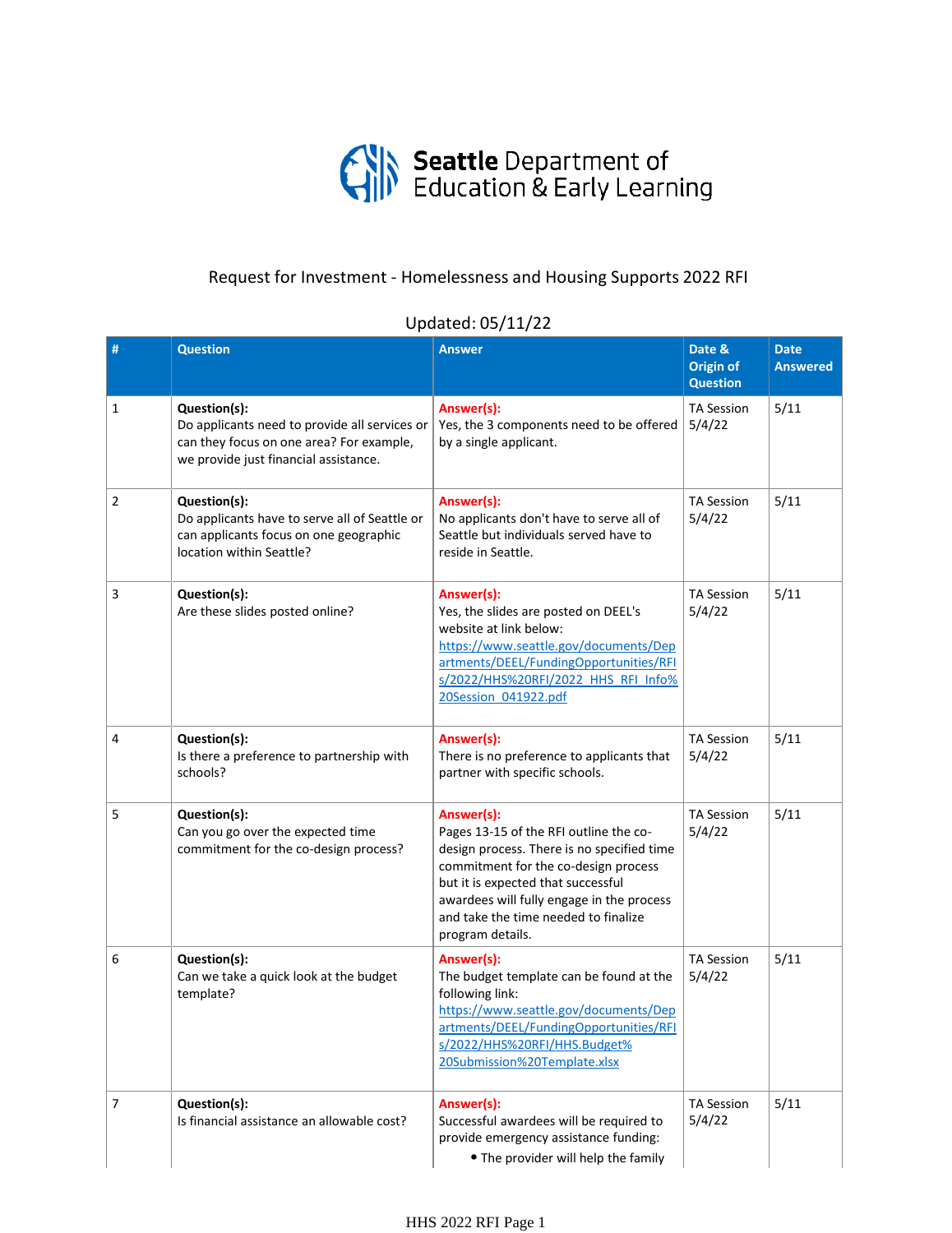|    |                                                                                                                                                                                                                                                                                           | by issuing emergency assistance<br>dollars to prevent the family from<br>falling further into homelessness<br>and help stabilize the family.<br>• Funds can be used by the family to<br>pay for rent, housing deposits, and<br>other housing-related expenses.                                                                                                                                    |                             |      |
|----|-------------------------------------------------------------------------------------------------------------------------------------------------------------------------------------------------------------------------------------------------------------------------------------------|---------------------------------------------------------------------------------------------------------------------------------------------------------------------------------------------------------------------------------------------------------------------------------------------------------------------------------------------------------------------------------------------------|-----------------------------|------|
| 8  | Question(s):<br>If we assist an SPS family in obtaining stable<br>housing and they end up finding low-<br>income housing outside of the SPS<br>enrollment area, can the student remain<br>enrolled in their SPS school even if their<br>residence is outside of SPS's enrollment<br>area? | Answer(s):<br>McKinney-Vento students are entitled to<br>remain enrolled in their "school of origin"<br>until the end of the school year in which<br>they attained permanent housing, which<br>in this example would be the SPS school<br>they were enrolled in before becoming<br>McKinney-Vento eligible.<br>At the end of the school year, the student<br>would need to enroll in local school | <b>TA Session</b><br>5/4/22 | 5/11 |
|    |                                                                                                                                                                                                                                                                                           | district in which they are permanently<br>housed.                                                                                                                                                                                                                                                                                                                                                 |                             |      |
| 9  | Question(s):<br>Is there expectation on how much we work<br>or spend with families?                                                                                                                                                                                                       | Answer(s):<br>No, there's no minimum expectation on<br>how much time you work or spend with<br>families. The intent of programming is<br>that the needs of families are addressed<br>thorough financial assistance, coaching<br>and case management so their housing<br>situation can be stabilized.                                                                                              | <b>TA Session</b><br>5/4/22 | 5/11 |
| 10 | Question(s):<br>What is the maximum amount of funding<br>per family for emergency funding?                                                                                                                                                                                                | Answer(s):<br>The general maximum amount of flexible<br>emergency assistance funding per<br>household is \$3000/household, with an<br>exception on a case-by-case basis<br>maximum of \$6000/household.                                                                                                                                                                                           | <b>TA Session</b><br>5/4/22 | 5/11 |
| 11 | Question(s):<br>For financial assistance, do we give it<br>directly to the tenant or to the landlord?                                                                                                                                                                                     | Answer(s):<br>Financial assistance can be provided<br>directly to the tenant or to the landlord<br>depending on the circumstance as long as<br>it addresses the stated need of the family.                                                                                                                                                                                                        | <b>TA Session</b><br>5/4/22 | 5/11 |
| 12 | Question(s):<br>Do you have an idea for minimum scope of<br>work?                                                                                                                                                                                                                         | Answer(s):<br>At a minimum, the scope of work will<br>include emergency assistance funding,<br>referral/connection to services, and<br>client-centered housing case<br>management. Additional details on the<br>scope of work can be found on page 2 of<br>the HHS RFI.                                                                                                                           | <b>TA Session</b><br>5/4/22 | 5/11 |
| 13 | Question(s):<br>Is the client assistance a complete ask? BSK<br>has a separate investment for it.                                                                                                                                                                                         | Answer(s):<br>For this investment, all 3 elements<br>(emergency assistance funding,<br>referral/connection to services, and<br>client-centered housing case<br>management) need to be addressed.                                                                                                                                                                                                  | <b>TA Session</b><br>5/4/22 | 5/11 |
| 14 | Question(s):<br>For the budget, are you looking for ratio<br>between client and staffing?                                                                                                                                                                                                 | Answer(s):<br>No. DEEL does not require a specific client<br>to staff ratio and defers to the applicant<br>on how to best provide programming and<br>services.                                                                                                                                                                                                                                    | <b>TA Session</b><br>5/4/22 | 5/11 |
| 15 | Question(s):<br>This is the 2nd time this funding is being<br>offer, will this funding be around in the                                                                                                                                                                                   | Answer(s):<br>This funding is part of the current FEPP<br>Levy that runs until 2026. It is unknown as                                                                                                                                                                                                                                                                                             | <b>TA Session</b><br>5/4/22 | 5/11 |